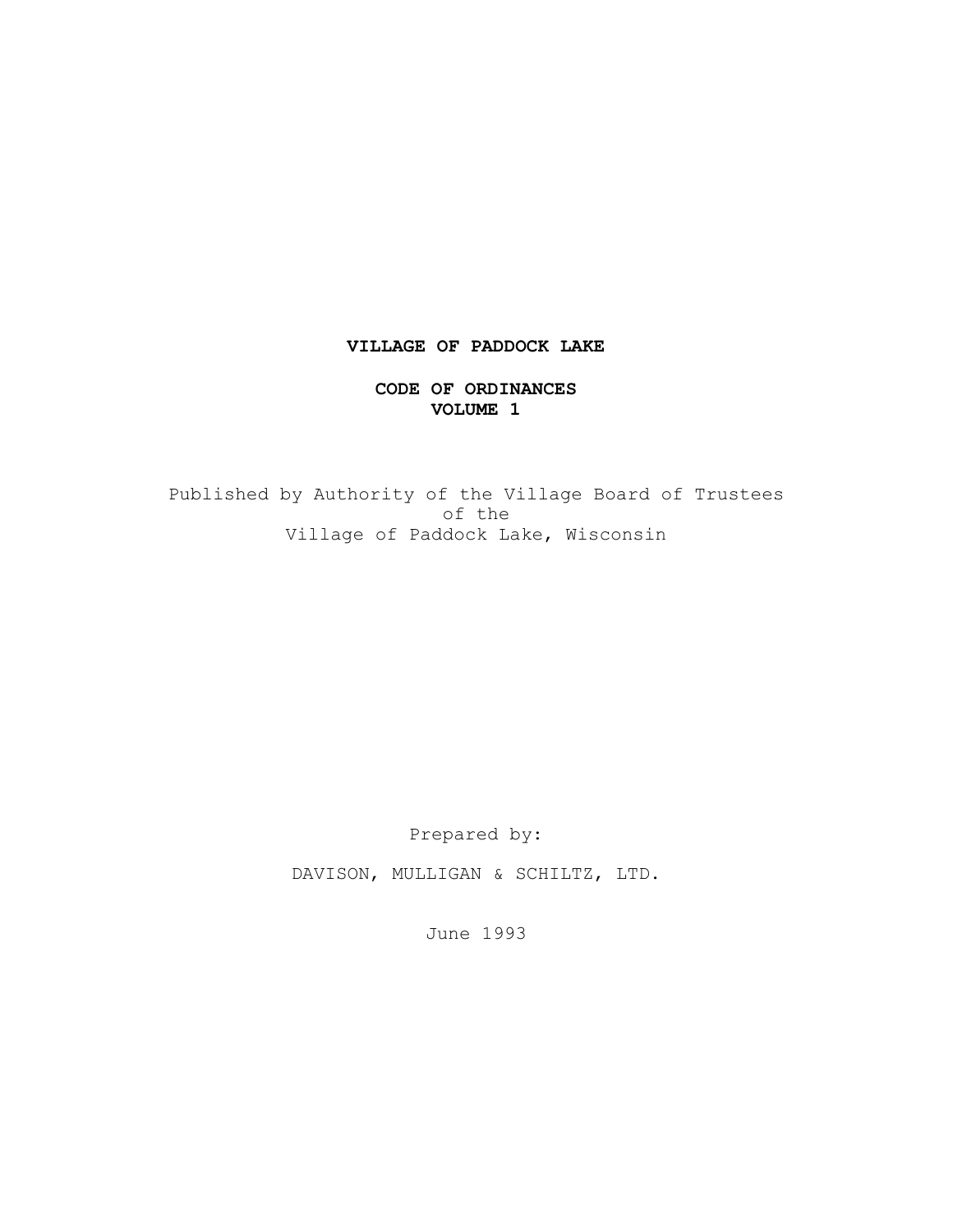# **VILLAGE OF PADDOCK LAKE CODE OF ORDINANCES TABLE OF CONTENTS**

Chapter 1: GENERAL PROVISIONS

| 1.01 | Paddock Lake Village Code             |
|------|---------------------------------------|
| 1.02 | Definitions                           |
| 1.03 | Repeal of Ordinances                  |
| 1.04 | Ordinances Repealed Not Reenacted     |
| 1.05 | Jurisdiction                          |
| 1.06 | Responsibility for Acts               |
| 1.07 | Penalties                             |
| 1.08 | Severability of Provisions            |
| 1.09 | Copies on File                        |
| 1.10 | Municipal Court Costs Upon Conviction |

Chapter 2: VILLAGE BOARD

| 2.01 | Members                       |
|------|-------------------------------|
| 2.02 | Meetings of the Village Board |
| 2.03 | Conduct of Meetings           |
| 2.04 | Ordinances and Resolutions    |
| 2.05 | Rules and Order               |
| 2.06 | Committees                    |
| 2.07 | Emergency Situations          |

Chapter 3: VILLAGE ADMINISTRATION

| 3.01<br>3.02 | Registration of Voters<br>Opening and Closing of Polls; Staffing of Polls |
|--------------|---------------------------------------------------------------------------|
| 3.03         | Election Board                                                            |
| 3.04         | Nonpartisan Primary                                                       |
| 3.05         | Terms of the Office of Village Clerk/Treasurer                            |
| 3.06         | Appointed Officials                                                       |
| 3.07         | Municipal Court                                                           |
| 3.08         | REPEALED                                                                  |
| 3.09         | Weed Commissioner                                                         |
| 3.10         | Regulation of Village Officers                                            |
| 3.11         | Travel Expenses, Per Diem                                                 |
| 3.12         | Plan Commission (ALSO FOUND IN VOLUME 2)                                  |
| 3.13         | Joint Action Emergency Government                                         |
| 3.14         | Public Records                                                            |
| 3.125        | Recycling Commission                                                      |
| 3.15         | Tree Commission                                                           |
| 3.16         | Abolition of the Offices of Village Constable and                         |
|              | Village Marshall and the Contracting for Police                           |
|              | Services                                                                  |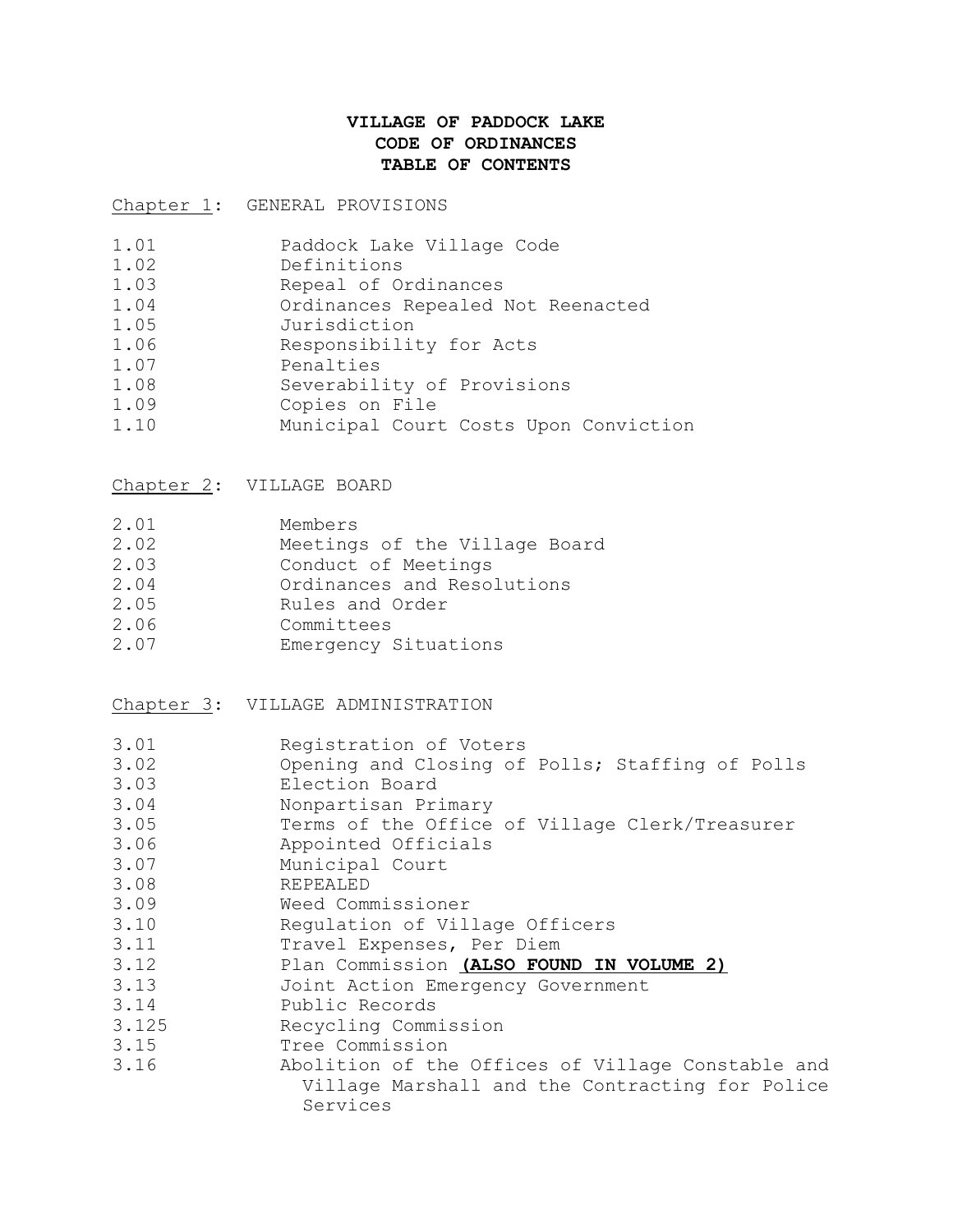- 3.17 Board of Review
- 3.18 Office of Village Administrator
- 3.19 Fire Inspections and Prevention

Chapter 4: VILLAGE FINANCES

| 4.01 | Installment Payment of Taxes                     |
|------|--------------------------------------------------|
| 4.02 | Disbursement from Treasury                       |
| 4.03 | Preparation of Tax Roll and Tax Receipts         |
| 4.04 | Liability for Clerk/Treasurer                    |
| 4.05 | Claims Against the Village                       |
| 4.06 | Preparation and Adoption of Annual Budget        |
| 4.07 | Special Assessments (ALSO FOUND IN VOLUME 2)     |
| 4.08 | Licenses and Permits Withheld for Non-Payment of |
|      | Charges, Fees or Personal Taxes                  |
|      |                                                  |

Chapter 5: RECYCLING

| 5.01  | Title                                                                                           |
|-------|-------------------------------------------------------------------------------------------------|
| 5.02  | Purpose                                                                                         |
| 5.03  | Statutory Authority                                                                             |
| 5.04  | Abrogation and Greater Restrictions                                                             |
| 5.05  | Interpretation                                                                                  |
| 5.06  | Severability                                                                                    |
| 5.07  | Applicability                                                                                   |
| 5.08  | Administration                                                                                  |
| 5.09  | Effective Date                                                                                  |
| 5.10  | Definitions                                                                                     |
| 5.11  | Separation of Recyclable Materials                                                              |
| 5.12  | Separation Requirements Exempted                                                                |
| 5.13  | Care of Separated Recyclable Materials                                                          |
| 5.14  | Management of Lead Acid Batteries, Major<br>Appliances, Waste Oil and Yard Waste                |
| 5.15  | Preparation and Collection of Recyclable Materials                                              |
| 5.16  | Responsibilities of Owners or Designated Agents of<br>Multiple-Family Dwellings                 |
| 5.17  | Responsibilities of Owners or Designated Agents of<br>Non-Residential Facilities and Properties |
| 5.18  | Prohibitions on Disposal of Recyclable Materials<br>Separated for Recycling                     |
| 5.185 | Contractor Permit for Contractor Yard Waste                                                     |
| 5.186 | Placement of Curbside Garbage/Recycling                                                         |
| 5.19  | Enforcement                                                                                     |
| 5.20  | Billing Practices for Collection of Curbside<br>Garbage/Recycling                               |
| 5.21  | Illegal Dumping                                                                                 |

Chapter 6: STREETS **(FOUND IN VOLUME 2)**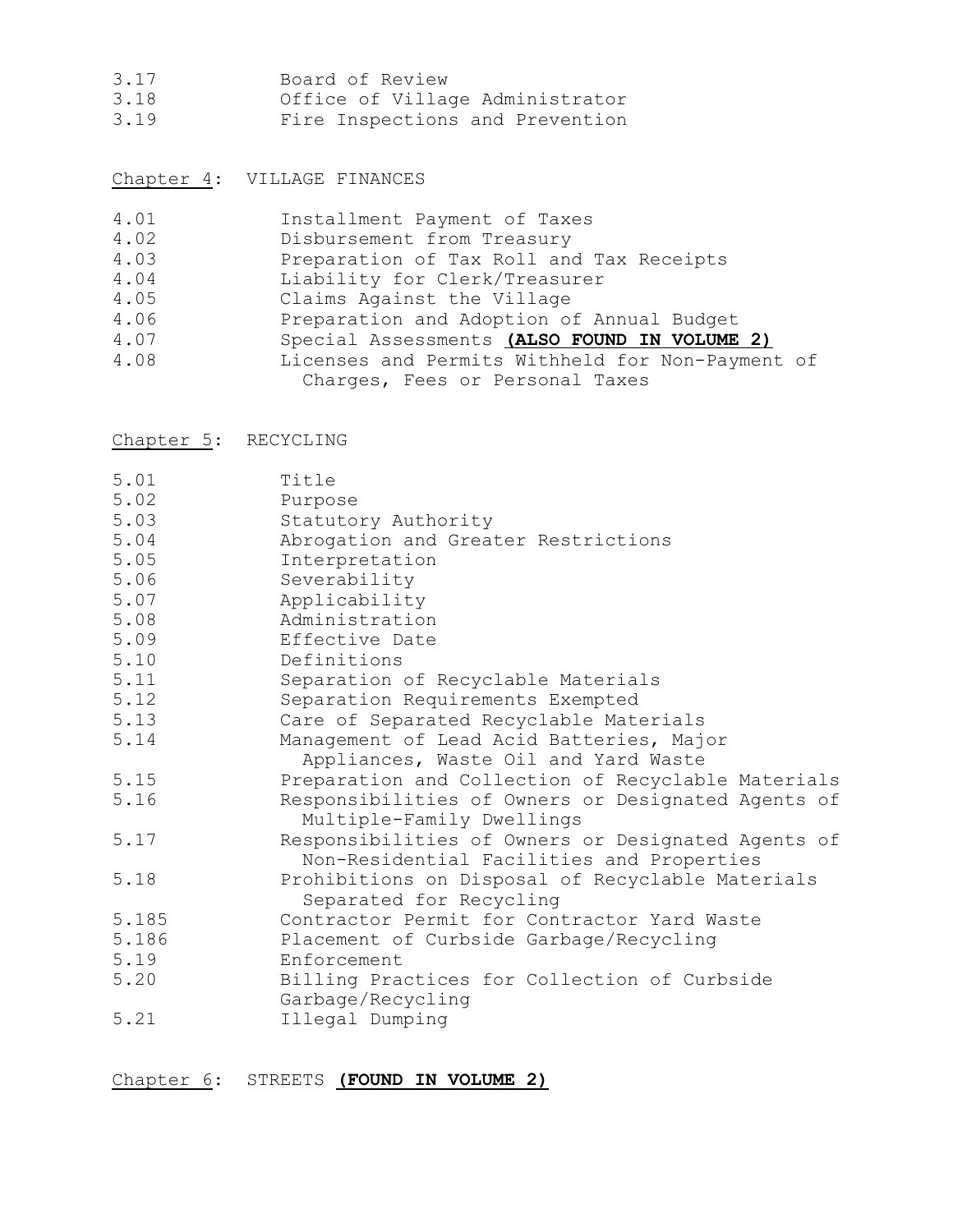Chapter 7: MUNICIPAL UTILITIES **(FOUND IN VOLUME 2)**

Chapter 8: PLUMBING REGULATIONS **(FOUND IN VOLUME 2)**

Chapter 9: BUILDING PERMIT AND STREET FEES **(FOUND IN VOLUME 2)**

Chapter 10: VILLAGE TREE COMMISSION **(FOUND IN VOLUME 2)**

Chapter 11: ROAD NAMING AND BUILDING NUMBERING

11.01 Regulation of Road Naming and Building Number

- 11.02 Road Naming<br>11.03 Road Name S Road Name Signs
- 11.04 Building Numbering
- 
- 11.05 Building Numbering Signs
- 11.06 Damage to Signs
- Chapter 12: ZONING AND BUILDING REGULATIONS **(FOUND IN VOLUME 2)**
- Chapter 13: SWIMMING POOLS **(FOUND IN VOLUME 2)**
- Chapter 14: FENCES **(FOUND IN VOLUME 2)**

Chapter 15: REGULATION OF PADDOCK LAKE

| 15.01 | Intent                                           |
|-------|--------------------------------------------------|
| 15.02 | Applicability and Enforcement                    |
| 15.03 | State Boating and Water Safety Laws Adopted      |
| 15.04 | Weed Harvester                                   |
| 15.05 | Definitions                                      |
| 15.06 | Speed and Operating Restrictions                 |
| 15.07 | Capacity Restrictions                            |
| 15.08 | Buoys, Piers and Rafts                           |
| 15.09 | Swimming Regulations                             |
| 15.10 | Towing Water Devices                             |
| 15.11 | Littering Waterways Prohibited                   |
| 15.12 | Races, Regattas, Sporting Events and Exhibitions |
| 15.13 | Driving Automobiles or Other Vehicles on the Ice |
| 15.14 | Senior Citizens Park Restrictions                |
| 15.15 | Use of Paddock Lake Boat Launch                  |
| 15.16 | Restrictions and Use at Paddock Lake Boat Launch |
| 15.17 | Penalties                                        |
|       |                                                  |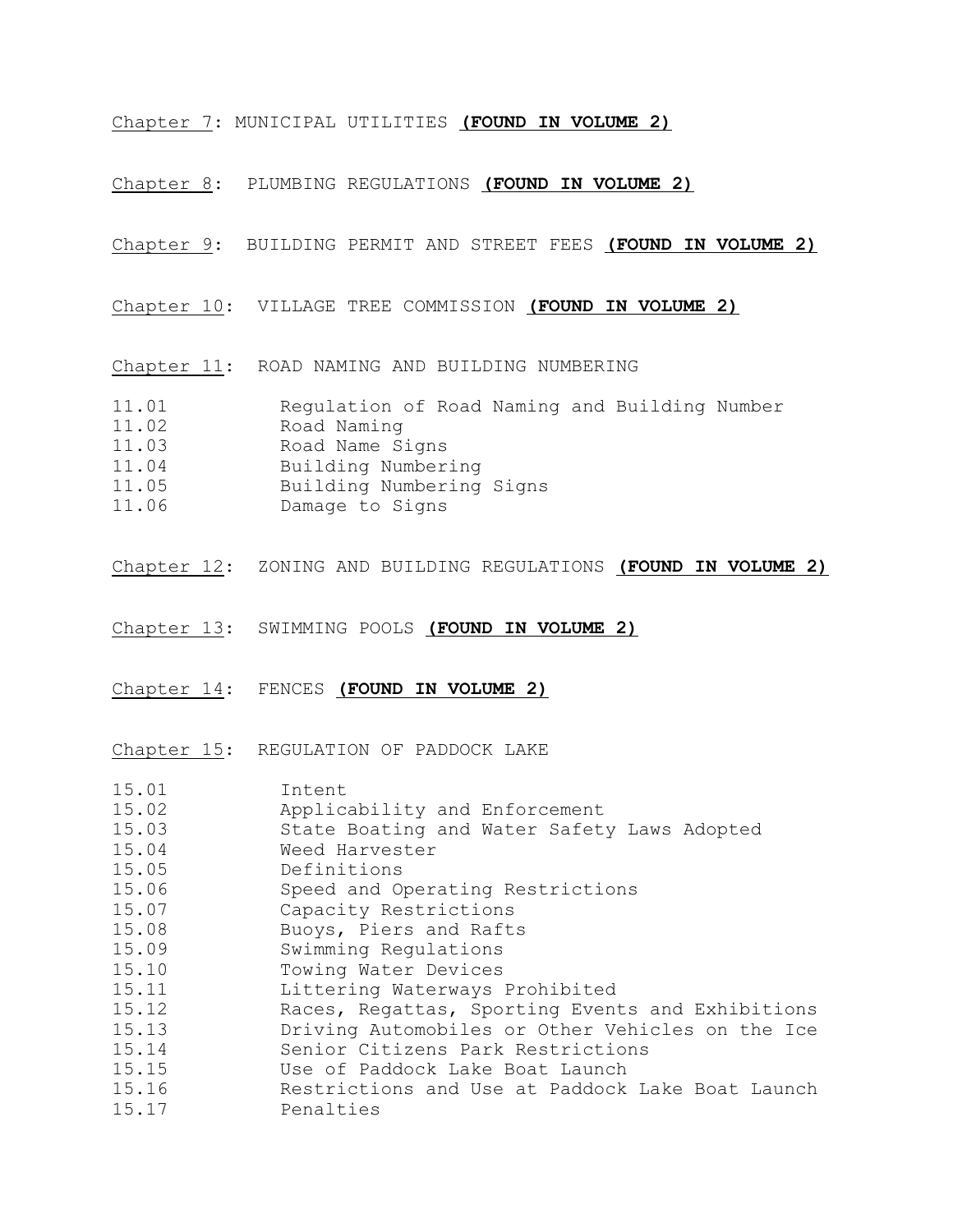Chapter 16: REGULATION OF HOOKER LAKE

| 16.01 | Intent                                           |
|-------|--------------------------------------------------|
| 16.02 | Applicability and Enforcement                    |
| 16.03 | State Boating and Water Safety Laws Adopted      |
| 16.04 | Definitions                                      |
| 16.05 | Speed Restrictions                               |
| 16.06 | Capacity Restrictions                            |
| 16.07 | Buoys, Piers and Rafts                           |
| 16.08 | Swimming Regulations                             |
| 16.09 | Water Skiing                                     |
| 16.10 | Littering Waterways Prohibited                   |
| 16.11 | Races, Regattas, Sporting Events and Exhibitions |
| 16.12 | Driving Automobiles or Other Vehicles on the Ice |
| 16.13 | Penalties                                        |
| 16.14 | Jurisdiction                                     |
| 16.15 | Use of Hooker Lake Boat Launch                   |

Chapter 17: ENVIRONMENTAL REGULATIONS

| 17.01 | Lawn Fertilizer Application Control |  |
|-------|-------------------------------------|--|
| 17.02 | Animals, Birds and Fowl             |  |
| .     |                                     |  |

17.03 Penalties

Chapter 18: NUISANCES

| 18.01 |  | Public Nuisances Prohibited |
|-------|--|-----------------------------|
|-------|--|-----------------------------|

- 18.02 Definitions
- 18.03 REPEALED
- 18.04 Cost of Abatement
- 18.05 Weeds
- 18.06 Vehicles-Nuisances-Repair Work
- 18.07 (repealed by Ordinance #272, 9/19/84)
- 18.08 Junk or Debris Accumulation

Chapter 19: ANIMALS, BIRDS AND FOWL

- 19.02 Dogs
- 19.03 Limitation on Number of Dogs and Cats per
- Residentially Zoned Premises
- 19.04 Maintenance of Sanitary Conditions
- 19.05 Kennels and Pet Shops<br>19.06 Certain Animals Prohil
- Certain Animals Prohibited; Fowls Regulated
- 19.07 Dangerous Exotic Animals
- 19.08 Vietnamese Potbellied Pig License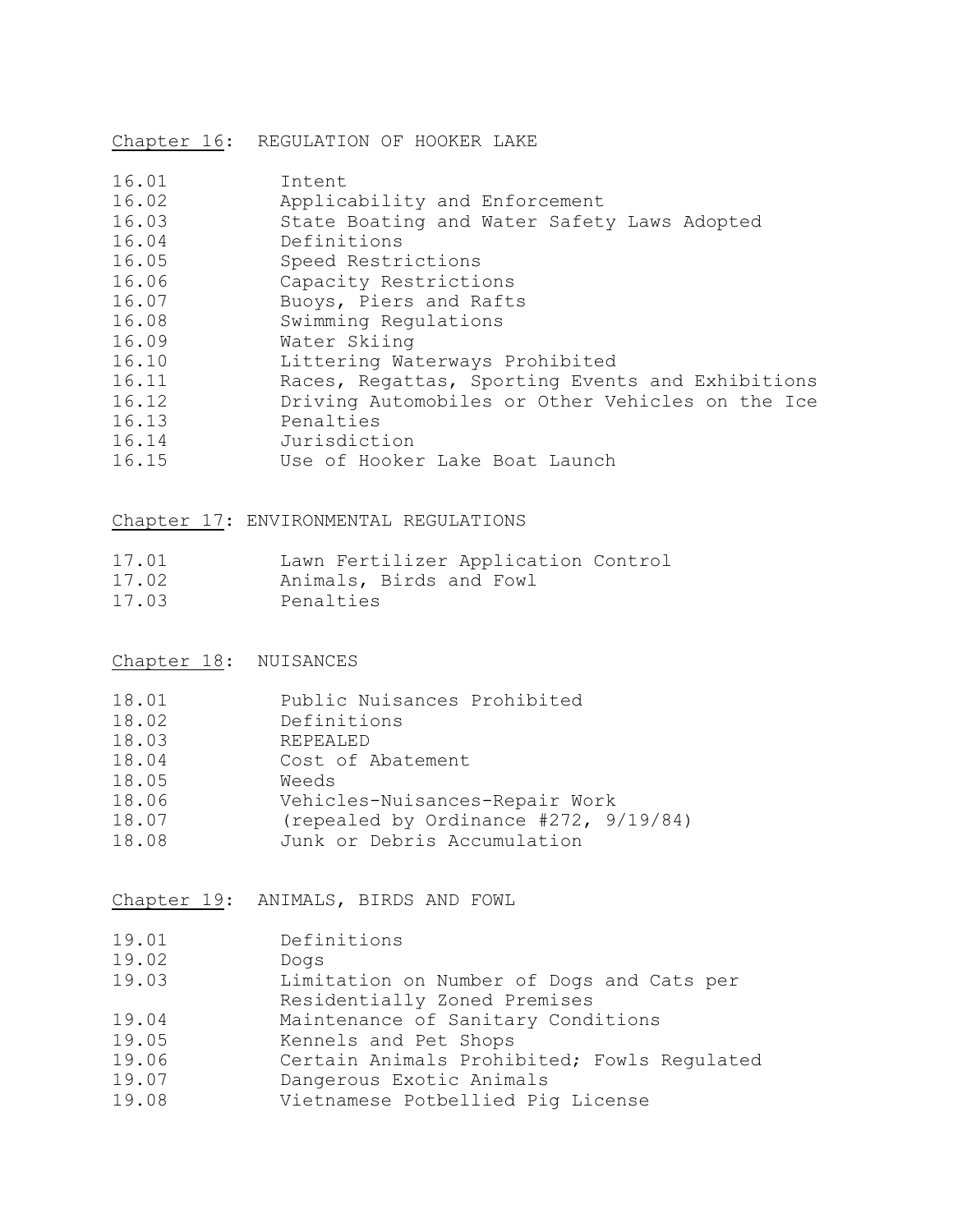- 19.09 Cruelty to Animals
- 19.10 Trapping
- 19.11 Rabies Control
- 19.12 Vicious Animals
- 19.13 Enforcement of This Chapter and Certain State
- Statutes 19.14 Penalties

#### Chapter 20: BUSINESS LICENSES AND PERMITS

- 20.01 Licenses and Permits Required
- 20.02 Application
- 20.03 Payment of Fee
- 20.04 Bond and Insurance
- 20.05 Approval or Denial of Licenses
- 20.06 Certificates
- 20.07 License and Permit Term
- 20.08 Exhibition of Certificate
- 20.09 Transfer
- 20.10 Renewal
- 20.11 Revocation
- 20.12 Hearings
- 20.13 Inspections

| Chapter 21: |  | DIRECT SELLERS |
|-------------|--|----------------|
|-------------|--|----------------|

| 21.01 | Registration Required        |
|-------|------------------------------|
| 21.02 | Definitions                  |
| 21.03 | Exemptions                   |
| 21.04 | Registration                 |
| 21.05 | Investigation                |
| 21.06 | Appeal                       |
| 21.07 | Requlation of Direct Sellers |
| 21.08 | Records                      |
| 21.09 | Revocation of Registration   |
| 21.10 | Penalty                      |

Chapter 22: LIQUOR AND BEER LICENSES

| 22.01 |  |                      |  | Licensing and Regulation of Sale and Consumption |
|-------|--|----------------------|--|--------------------------------------------------|
|       |  | of Alcohol Beverages |  |                                                  |

- 22.02 Provisional Operator's License
- 22.03 RESERVED FOR FUTURE USE
- 22.04 RESERVED FOR FUTURE USE
- 22.05 RESERVED FOR FUTURE USE
- 22.06 Restriction on Sale and Consumption
- 22.07 Penalties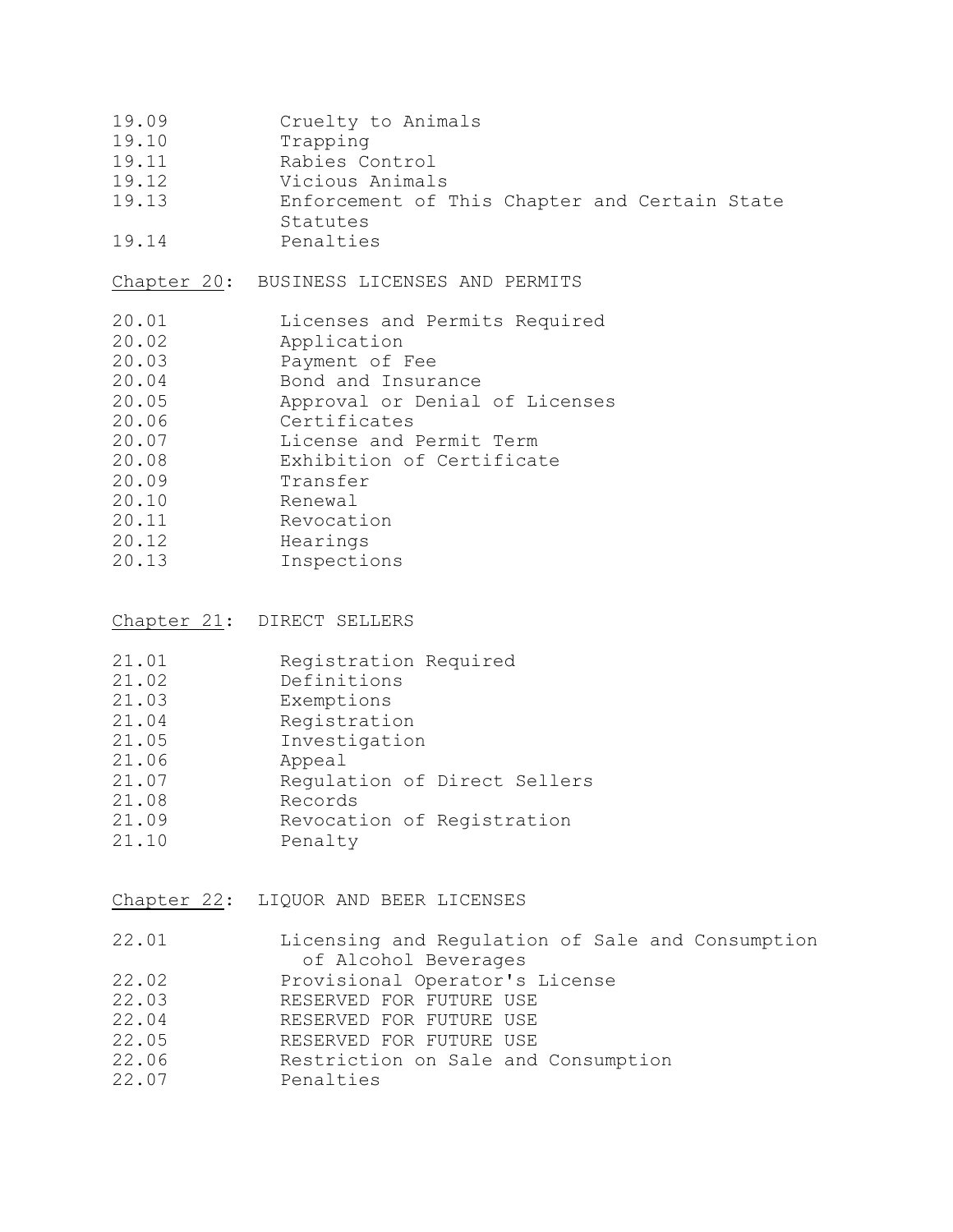Chapter 23: CABARETS

- 23.01 License Required and Scope of License
- 23.02 Probationary Cabaret License
- 23.03 Regular License<br>23.04 Renewals
- Renewals
- 23.05 Regulations
- Revocation of License 23.06 Revocat:<br>23.07 Penalty
- 

Chapter 24: AMUSEMENT MACHINES AND CIGARETTES

- 24.01 Amusement Machines<br>24.02 Sale of Cigarettes
- 24.02 Sale of Cigarettes<br>24.03 Possession and Cons
- Possession and Consumption of Tobacco Products by Minors
- Chapter 25: OFFENSES AGAINST PUBLIC PEACE, SAFETY & MORALS

| 25.01<br>25.02 | Disorderly Conduct<br>Weapons                     |
|----------------|---------------------------------------------------|
| 25.03          | Firearms                                          |
| 25.04          | Fireworks                                         |
| 25.045         | Repealed                                          |
| 25.05          | Littering                                         |
| 25.06          | Barbed Wire Fences                                |
| 25.07          | Noise                                             |
| 25.08          | Damaging Property                                 |
| 25.09          | Regulation of Fires                               |
| 25.10          | Pollution                                         |
| 25.11          | Loitering and Obstructing Streets                 |
| 25.12          | Gambling, Lotteries, Fraudulent Devices           |
| 25.13          | Curfew                                            |
| 25.14          | Intoxicating Beverages in Public Places           |
| 25.145         | Alcohol Beverages                                 |
| 25.15          | Possession of Liquor on School Grounds Prohibited |
| 25.16          | Possession of Marijuana                           |
| 25.17          | Concession Permits, Public Places                 |
| 25.18          | Assembly in Public Places - Permit                |
| 25.19          | Park and Bench Regulations                        |
| 25.20          | Shoplifting                                       |
| 25.21          | RESERVED FOR FUTURE USE                           |
| 25.22          | Trespass to Land                                  |
| 25.23          | Trespass to Dwellings                             |
| 25.24          | Entry of Locked Vehicles                          |
| 25.25          | Toxic Inhalants                                   |
| 25.26          | Penalties                                         |
| 25.27          | Obscene Material                                  |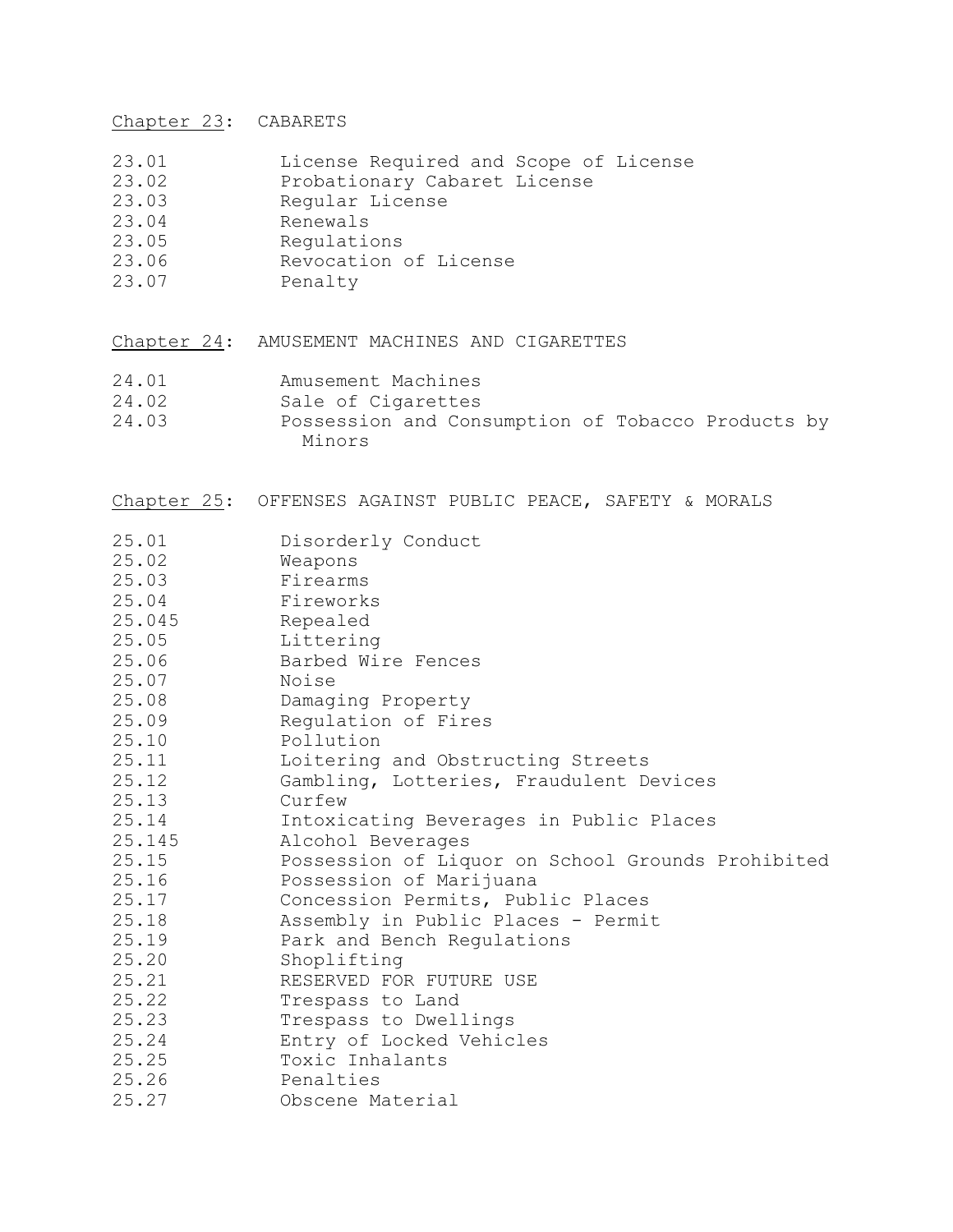|  | 25.28 | Drug Paraphernalia |
|--|-------|--------------------|
|--|-------|--------------------|

- 25.29 "Look-alike" Controlled Substances
- 25.30 Skateboards<br>25.31 Scrap Salvac
- Scrap Salvage, Garbage & Refuse Collectors
- 25.32 Municipal Truancy Ordinance<br>25.325 Mon-Habitual Truancy
- Non-Habitual Truancy
- 25.33 Restrictions on the Sale of Spray Paint and Marker Pens to Minors
- 25.34 Children's Code Adopted
- 25.35 Prohibition of Erotic Dancing in Licensed Establishment
- 25.36 Synthetic Marijuana and Related Compounds
- 25.37 Synthetic Bath Salts and Related Compounds

Chapter 26: TRAFFIC REGULATIONS

| 26.01 | State Laws Adopted                            |
|-------|-----------------------------------------------|
| 26.02 | Parking Regulations                           |
| 26.03 | Speed Limits and Speed Zoning Declaration     |
| 26.04 | Traffic Signs                                 |
| 26.05 | Weight Limits and Traffic Routes              |
| 26.06 | Accident Reports                              |
| 26.07 | Erection of Traffic Signs and Signals         |
| 26.08 | Regulation of Traffic on School Property      |
| 26.09 | Penalty and Forfeiture                        |
| 26.10 | Schedule of Cash Bail or Deposits for Traffic |
|       | Violations                                    |
| 26.11 | Mopeds, Motorcycles, Etc.                     |
| 26.12 | Non-Moving Violation and Registration Program |
| 26.13 | Prohibited Operation of Motor-Driven Vehicles |

Chapter 27: SNOWMOBILES

| 27.01 | State Snowmobile Laws Adopted |
|-------|-------------------------------|
| 27.02 | Operation Regulations         |
| 27.03 | Snowmobile Renters            |
| 27.04 | Penalties                     |
| 27.05 | Enforcement                   |

- Chapter 28: BICYCLES AND BICYCLE LANES
- 28.01 Definitions
- 28.02 State Statutes Adopted
- 28.03 Additional Rules for Operation of Bicycles<br>28.04 Registration on Sale of Bicycle
- Registration on Sale of Bicycle
- 28.05 Report on Sale of Bicycle
- 28.06 Bicycle Lanes Established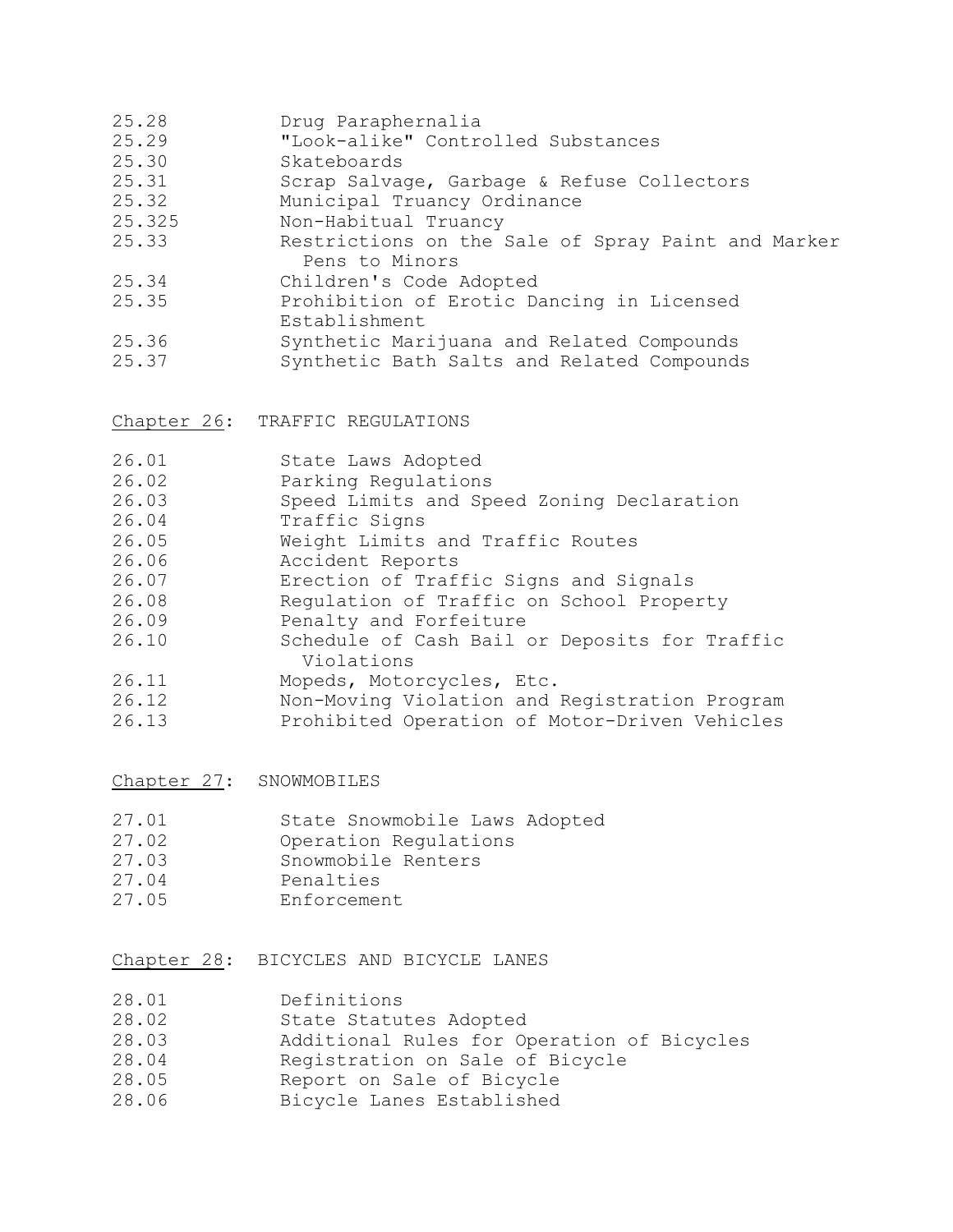#### 28.07 Penalties

Chapter 29: ANNEXATION **(FOUND IN VOLUME 2)**

Chapter 30: CABLE TELEVISION

- 30.01 Purposes
- 30.02 Definitions
- 30.03 Grant of Authority
- 30.04 Franchise Conditions
- 30.05 Subscriber Fees and Records
- 30.06 System Operations<br>30.07 General Provisions
- General Provisions

Chapter 31: SPECIAL ASSESSMENTS **(FOUND IN VOLUME 2)**

Chapter 32: FAIR HOUSING

- 32.01 Declaration of Policy
- 32.02 Definitions
- 32.03 Prohibited Acts
- 32.04 Acts Not Prohibited
- 32.05 Administration and Enforcement
- 32.06 Penalties
- 32.07 Severability

### Chapter 33: BUILDING AND DEVELOPMENT IN FLOOD PRONE AREAS **(FOUND IN VOLUME 2)**

Chapter 34: SEXUAL OFFENDER RESIDENCY RESTRICTIONS.

| 34.01 | Background & Purpose                                                                                                             |
|-------|----------------------------------------------------------------------------------------------------------------------------------|
| 34.02 | Residency and Activity Restrictions                                                                                              |
| 34.03 | Definitions                                                                                                                      |
| 34.04 | Sexual Offender and Sexual Predator Residence<br>Prohibitions; Exceptions                                                        |
| 34.05 | Sexual Offender and Sexual Predator Prohibited<br>Activity Restrictions                                                          |
| 34.06 | Property Owners Prohibited from Renting Real<br>Property to Certain Offenders and Sexual<br>Predators; Notification Requirements |
| 34.07 | Exception for Placements under Chapter 980 of the<br>Wisconsin Statutes                                                          |
| 34.08 | Severability                                                                                                                     |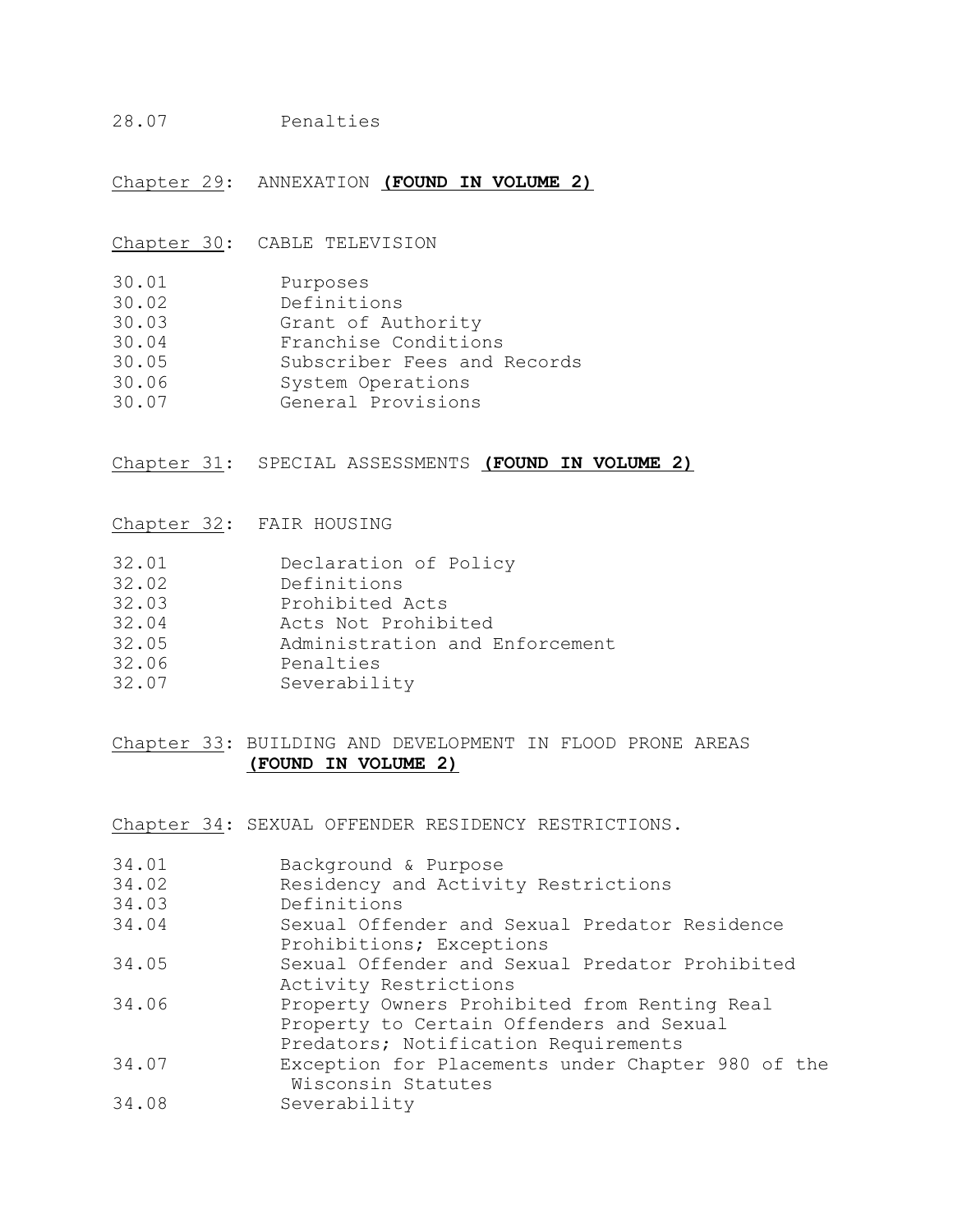| 34.09 | Injunction |
|-------|------------|
|-------|------------|

- 34.10 Penalties
- 34.11 Continuation

# Chapter 35: INTERIM ZONING IN EXTRATERRITORIAL AREAS  **(FOUND IN VOLUME 2)**

### Chapter 36: PROPERTY MAINTENANCE CODE **(FOUND IN VOLUME 2)**

Chapter 37: ORDINANCE NO. 382 SUPPLEMENTING ORDINANCE NO. 70- (1967); AUTHORIZING THE ISSUANCE AND AWARDING THE SALE OF \$1,500,000 SEWAGE REVENUE REFUNDING BONDS AND PROVIDING FOR THE PAYMENT OF SUCH BONDS AND OTHER DETAILS AND COVENANTS WITH RESPECT THERETO

Chapter 38: LAND DIVISION **(FOUND IN VOLUME 2)**

Chapter 39: AMERICANS WITH DISABILITIES ACT OF 1990

- 39.01 Declaration of Policy
- 39.02 Definitions
- 39.03 Grievance Procedure
- 39.04 Nature of Remedies: Non-Exclusive Jurisdiction

Chapter 41: FLOODPLAIN ORDINANCE **(FOUND IN VOLUME 2)**

Chapter 42: FORESTRY MANAGEMENT **(FOUND IN VOLUME 2)**

Chapter 43: COMPREHENSIVE PLAN **(FOUND IN VOLUME 2)**

Chapter 44: GOLF CARTS **(FOUND IN VOLUME 2)**

SEWRPC COMMUNITY ASSISTANCE REPORT NO. 145 **(FOUND IN VOLUME 2)**

#### DEVELOPMENT STRATEGY REPORT **(FOUND IN VOLUME 2)**